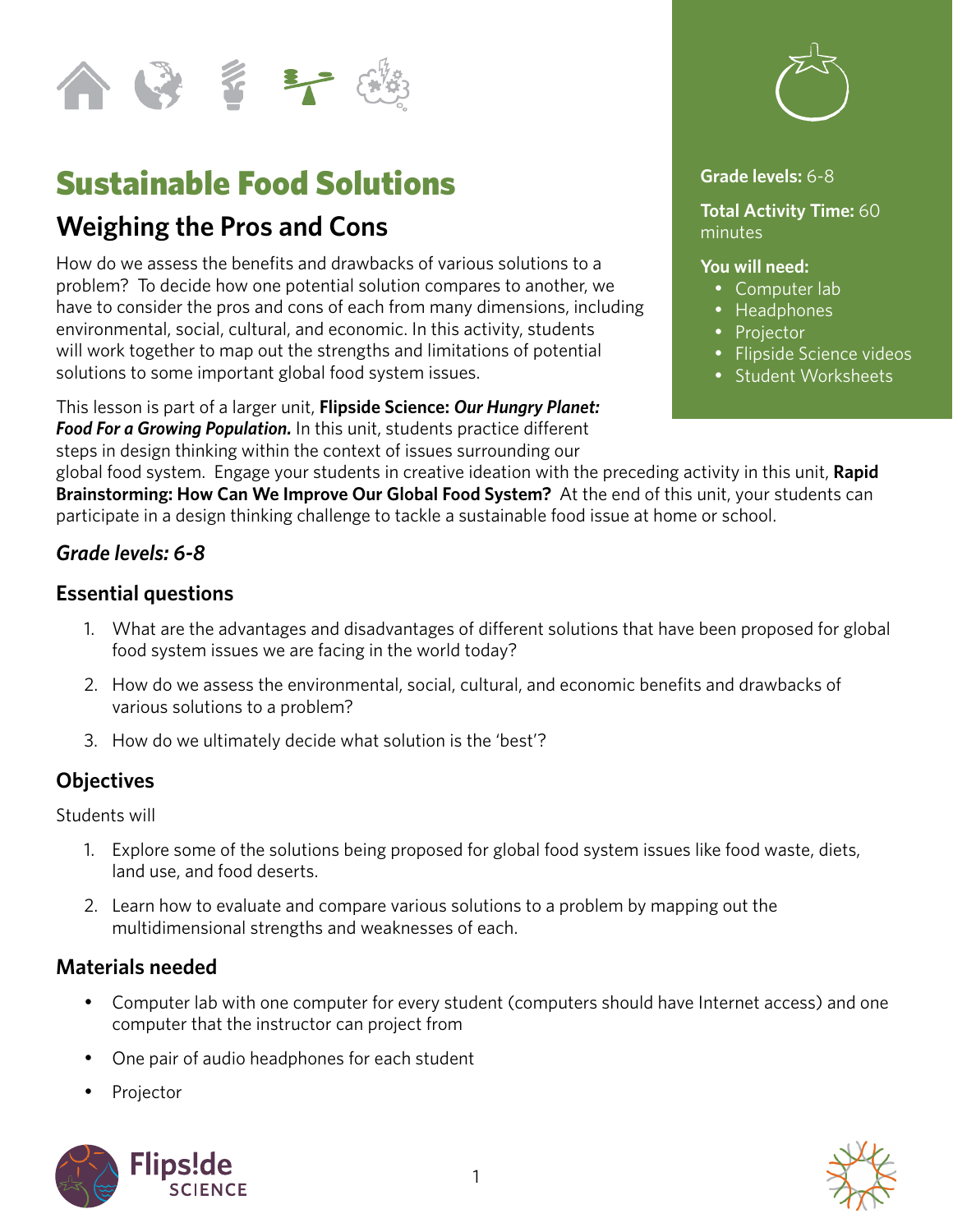



- Flipside Science videos:
	- ⃘ The Environmental Impact of Feeding the World
	- ⃘ Urban Farming: Can Our Cities Grow Local, Affordable Food?
	- ⃘ Vertical Farming: Growing in New Directions
	- ⃘ Reducing Food Waste: Save Food to Save the Planet
	- ⃘ Think Before You Eat: How Your Food Choices Can Save the Environment
- Student Worksheets (1 per student)

### **Pre-Activity**

If you are using this activity within the **Flipside Science:** *Our Hungry Planet: Food For a Growing Population* unit, it is recommended you progress through the **Food for Thought: Defining a Problem to Find a Solution, Exploring the Impacts of Feeding the World,** and **Rapid Brainstorming: How Can We Improve Our Global Food System?** lessons before continuing with this one. You can also use this lesson independently.

# **Activity Procedure**

### *Total Activity Time: 60 minutes*

# **Part I: Exploring Global Food Issues (15 min.)**

*Teacher note: If you preceded this activity with the* **Exploring the Impacts of Feeding the World** *and/or* **Rapid Brainstorming: How Can We Improve Our Global Food System** *activity, you can skip to Part II.* 

- 1. Hand out to students or write on the board a list of questions for them to think about while they watch the *The Environmental Impact of Feeding the World* video (see below).
- 2. Show students the *The Environmental Impact of Feeding the World* video.
- 3. Ask student to jot down some of their thoughts about the questions that they were asked to consider while watching the video. Give them 5-10 minutes to do this. You might want to play the video another time through for students. Discuss these questions as a class after students have had a change to reflect individually.
	- *a. What kinds of food issues were raised in the video?*
	- *b. What impacts does agriculture have on the environment?*
	- *c. How is the American diet different from other diets around the world?*
	- *d. Does everyone have the same food choices? What influences the types of foods a person has access to?*
	- *e. What do you do with food on your plate that you don't finish?*

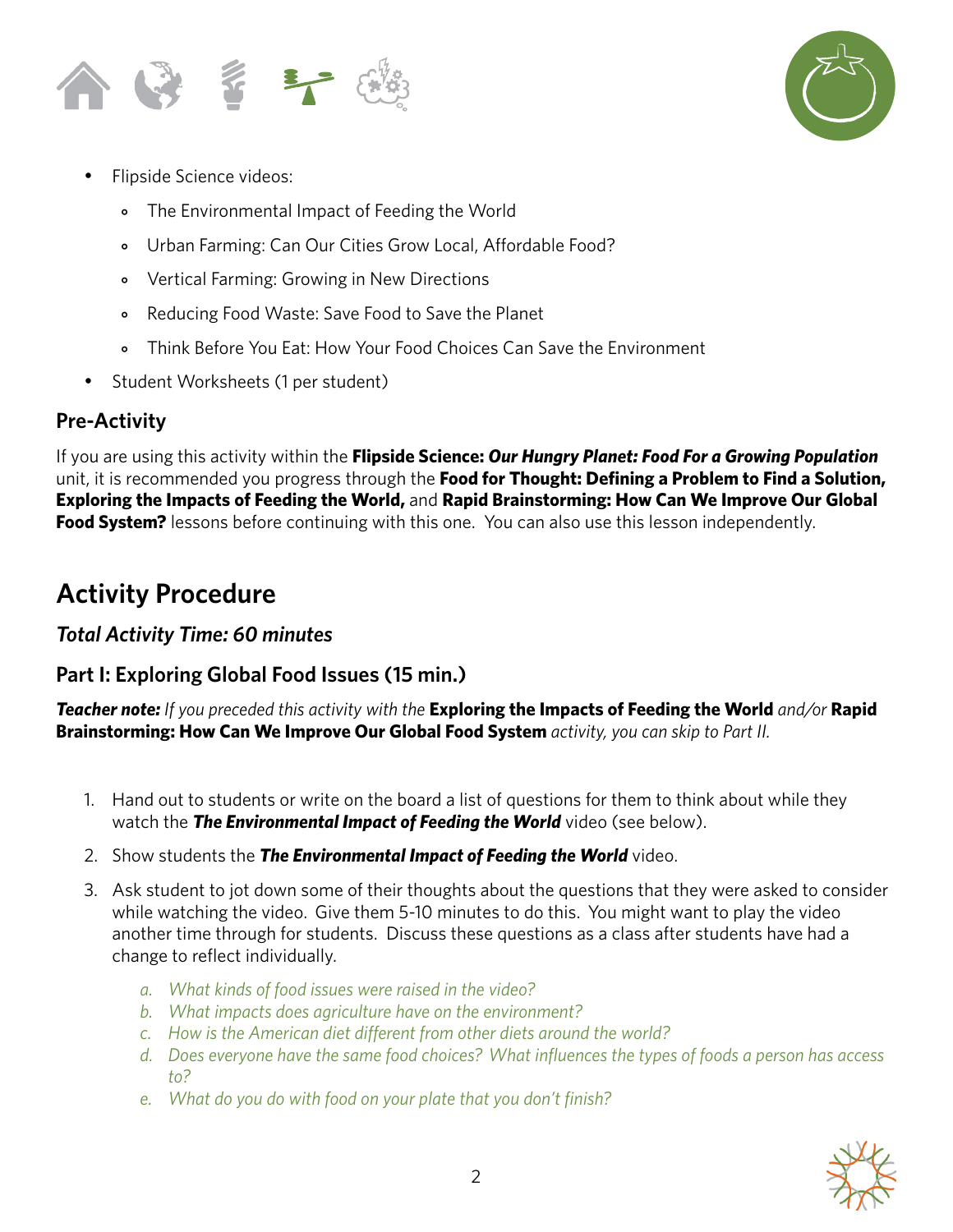



4. Ask students to choose one of the main global food issues introduced in the video to focus on (food waste, food deserts, land use, and diet) and to find a partner who chose the same issue. *Note: To expedite this process or if you would like to ensure that all food issues are represented, you can also have students pick food issues out of a hat and pair up that way too.*

## **Part II: Exploring Global Food System Issues (25 min.)**

- 1. Hand out one **Student Worksheet** to each student. Explain to students that they will be watching videos that will introduce them to some possible solutions that people have thought of for the issue on which they are focusing.
- 2. With their partners, students will guide themselves through the activity as outlined on their **Student Worksheets.** During this time, students will be asked to watch the Flipside Science food solution video for the problem they chose to focus on and to proceed through an exercise weighing the pros and cons of the solution(s) introduced in the videos. Remind students to wear headphones while watching the videos on their own computers. As they work, walk around the classroom and ask different groups to explain their thinking. Probe them to uncover environmental, social, cultural, or economic factors that relate to proposed solutions.
- 3. Remind students when they have 15 minutes and 5 minutes left in the activity.

*Teacher tip: The solutions introduced in the Flipside Science videos are not the only solutions, nor necessarily the best solutions for the food issues they address. To help you facilitate students' evaluations of these different solutions, we've created a supplemental Teacher Toolkit for each solutions video. Each toolkit contains more information about the solutions outlined in the videos, as well as the pros and cons of these solutions. It is recommended you familiarize yourself with these toolkits before this activity.*

### **Wrapping Up (20 min.)**

- 1. Come back together as a class, and ask students to share out (in 1-2 minutes) the food issue they focused on and the pros and cons of the solutions they explored.
- 2. Ask students to reflect on their experience.
	- *a. Do we have one perfect solution for each of these issues? Why or why not? Do you think one exists?*
	- *b. What steps can we take to try to develop the best solutions we can?*
	- *c. What does it mean to consider the different 'dimensions' of a problem or solution? (E.g., economic, environmental, social, cultural, etc.)*
	- *d. Why is it important for you (as young people) to think about these issues?*

#### **Next Steps**

**Our Hungry Planet: Food For a Growing Population Design Thinking Challenge: Challenge your students to** apply their design thinking skills and design a solution to a sustainable food issue at home or school! Choose from a spectrum of challenges one that suits your available class time and resources.

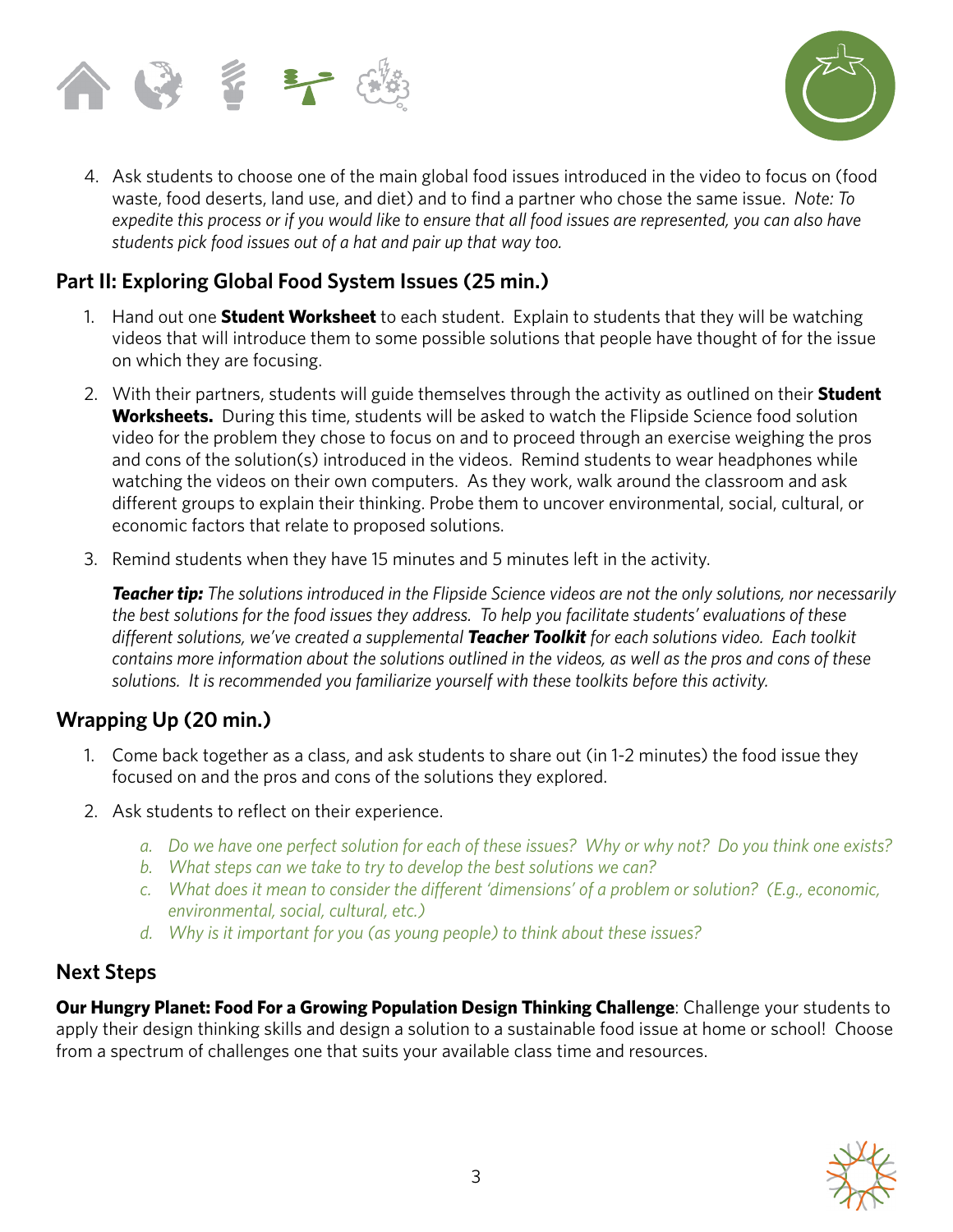



# **Our Hungry Planet: Food For a Growing Population**

Food for Thought: Defining a Problem to Find a Solution

Exploring the Impacts of Feeding the World

Rapid Brainstorming: How Can We Improve Our Global Food System?



Sustainable Food Solutions: Weighing the Pros and Cons



Our Hungry Planet: Design Thinking Challenge

# **About Flipside Science**

Flipside Science is a youth-powered series that tackles complex environmental topics and empowers viewers to make a difference. This engaging and upbeat collection of videos, hosted by Academy youth, explores how local communities are addressing environmental problems with solutions ranging from vertical farming to greywater recycling.

Head to **[Flipside Science](https://www.calacademy.org/educators/flipside-science)** to find the complete list of videos and activities in this series.

# **Next Generation Science Standards (6-8)**

**Engineering Design in the NGSS:** *At the middle school level, students learn to sharpen the focus of problems by precisely specifying criteria and constraints of successful solutions, taking into account not only what needs the problem is intended to meet, but also the larger context within which the problem is defined, including limits to possible solutions.*

# **California's Environmental Principles and Concepts**

- **Principle I:** The continuation and health of individual human lives and of human communities and societies depend on the health of the natural systems that provide essential goods and ecosystem services. As a basis for understanding this principle:
	- **Concept a**: Students need to know that the goods produced by natural systems are essential to human life and to the functioning of our economies and cultures.
- **Principle IV:** The exchange of matter between natural systems and human societies affects the long-term functioning of both. As a basis for understanding this principle:
	- **Concept a**: Students need to know that the effects of human activities on natural systems are directly related to the quantities of resources consumed and to the quantity and characteristics of the resulting byproducts.
- **Principle V:** Decisions affecting resources and natural systems are based on a wide range of considerations and decision-making processes. As a basis for understanding this principle: